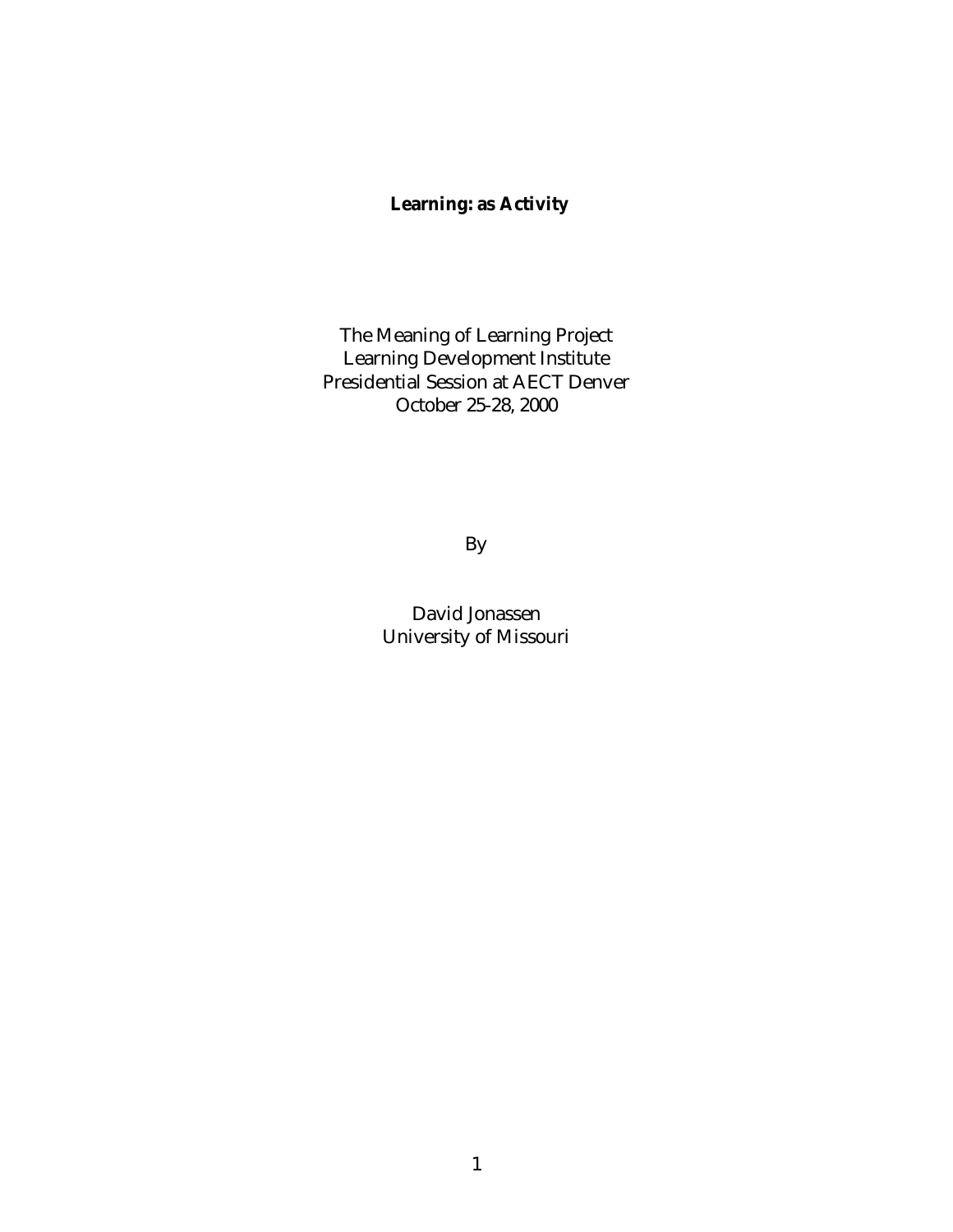# **Learning as Activity**

*Purpose drives human existence and perceptions of it.*

### **Introduction**

Until recently, if you asked most educators to define learning, they would say that it was a relatively permanent change in behavior. Why? Because that was the definition that they remembered from their learning theories courses. And because behaviorism was the theory they likely studied first, that was the definition they remembered best (a phenomenon known as primacy in the verbal learning research). That definition, or any other, I believe, is inadequate for explaining the phenomenon of learning. Learning is a complex process—much more complex than the stimulus-response connections envisioned by behavioral psychologists or the information processes conceived by the cognitive psychologists who succeeded them.

For the past decade, the study of learning has been engaged in a paradigm shift. Many of the assumptions of behavioral and cognitive theories of learning have been challenged by a combination of more socially and constructively oriented theories. Contemporary theories of learning, including socially shared cognition, situated learning, everyday cognition and everyday reasoning, activity theory, ecological psychology, distributed cognitions, and case-based reasoning share many beliefs and assumptions about learning (Jonassen & Land, 2000). These theories are based on similar ontologies, epistemologies, and phenomenologies. Together, they provide a consonant and coherent theory of meaning making. In this paper, I will attempt to integrate those theories into a clearer understanding of the complexities of learning.

More than any other theory, this paper will characterize learning as activity that occurs within purposive and integrated activity systems. Analysis of activity systems is supported by activity theory. Activity theorists claim that conscious learning and activity (performance) are interactive and interdependent (we cannot act without thinking or think without acting; they are the same). Activity and consciousness are the central mechanisms of learning. The important distinction is that in order to think and learn, it is necessary to act on some entity (physical, mental, or social).

My integration of theories also relies substantially on ecological psychology, which claims that learning results from the reciprocal perception of affordances from the environment and actions on the environment (Gibson, 1977; Young, Barab, & Garrett, 2000). Integrating activity theory and ecological psychology, I conceive of meaningful learning as a willful, intentional, active, conscious, constructive, and socially mediated practice that includes reciprocal intention—action—reflection activities (Figure 1). Humans are distinct in their abilities to articulate an intention, then to willfully plan to act on it, and reflect on their actions in terms of their intentions.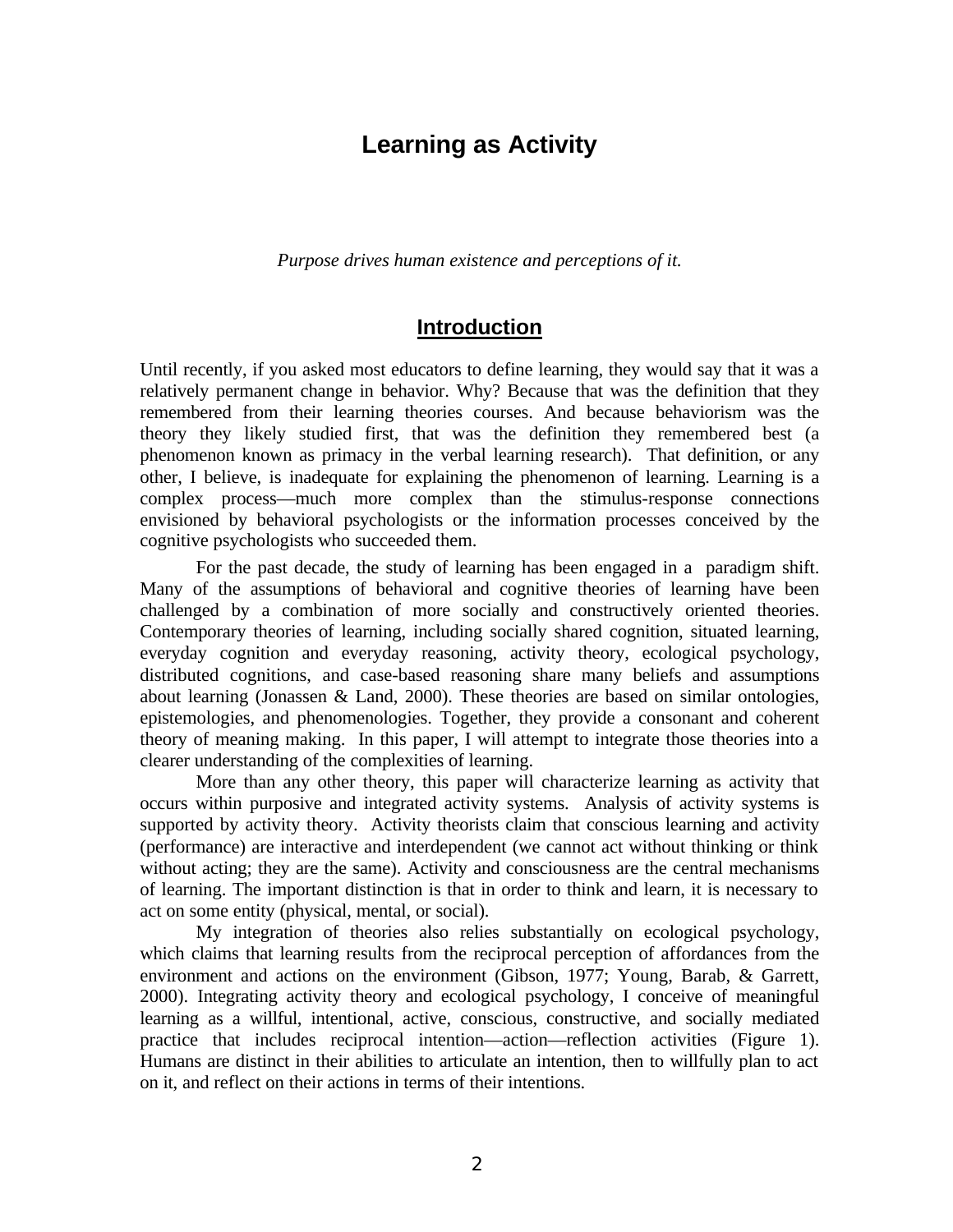

Figure 1. Learning as intention—action—reflection.

There are at least three fundamental changes in our understanding of learning that are entailed by these contemporary theories. First, learning is a process of meaning making, not of knowledge reception. Humans interact with other humans and with artifacts in the world and naturally and continuously attempt to make sense of those interactions. Meaning making (resolving the dissonance between what we know for sure and what we perceive or what we believe that others know) is a very natural process that results from a puzzlement, perturbation, expectation violations, curiosity, or cognitive dissonance. This dissonance ensures some ownership of the knowledge by learners because it is their discrepancy that they are trying to resolve. Knowledge that is personally constructed or socially co-constructed is necessarily owned by and attributed to the meaning makers, whether they are acting individually or collaboratively. So when encountering a puzzlement or problem, learners must articulate an intention to "figure out" the phenomenon and then act on it, consciously reflecting on the meaning of those interactions. The underlying epistemological revolution here is the rejection of dualistic beliefs that mind and behavior are separate phenomena. Rather mind and behavior and perception and action are wholly integrated. That is, we cannot separate our knowledge of a domain from our interactions with that domain. Nor can we consider the knowledge that is integrated with the activity outside the context in which it was constructed. Context adds meaning because it is an essential part of the activity system. It is impossible to know something in a completely abstract, decontextualized way.

Second, contemporary learning theorists focus increasingly on the social nature of the meaning making process. Behavioral and cognitive theories focused on the individual as the agent of learning who store, retrieve, and apply information. How individual agents process information can be compared, but it cannot be shared. However, just as the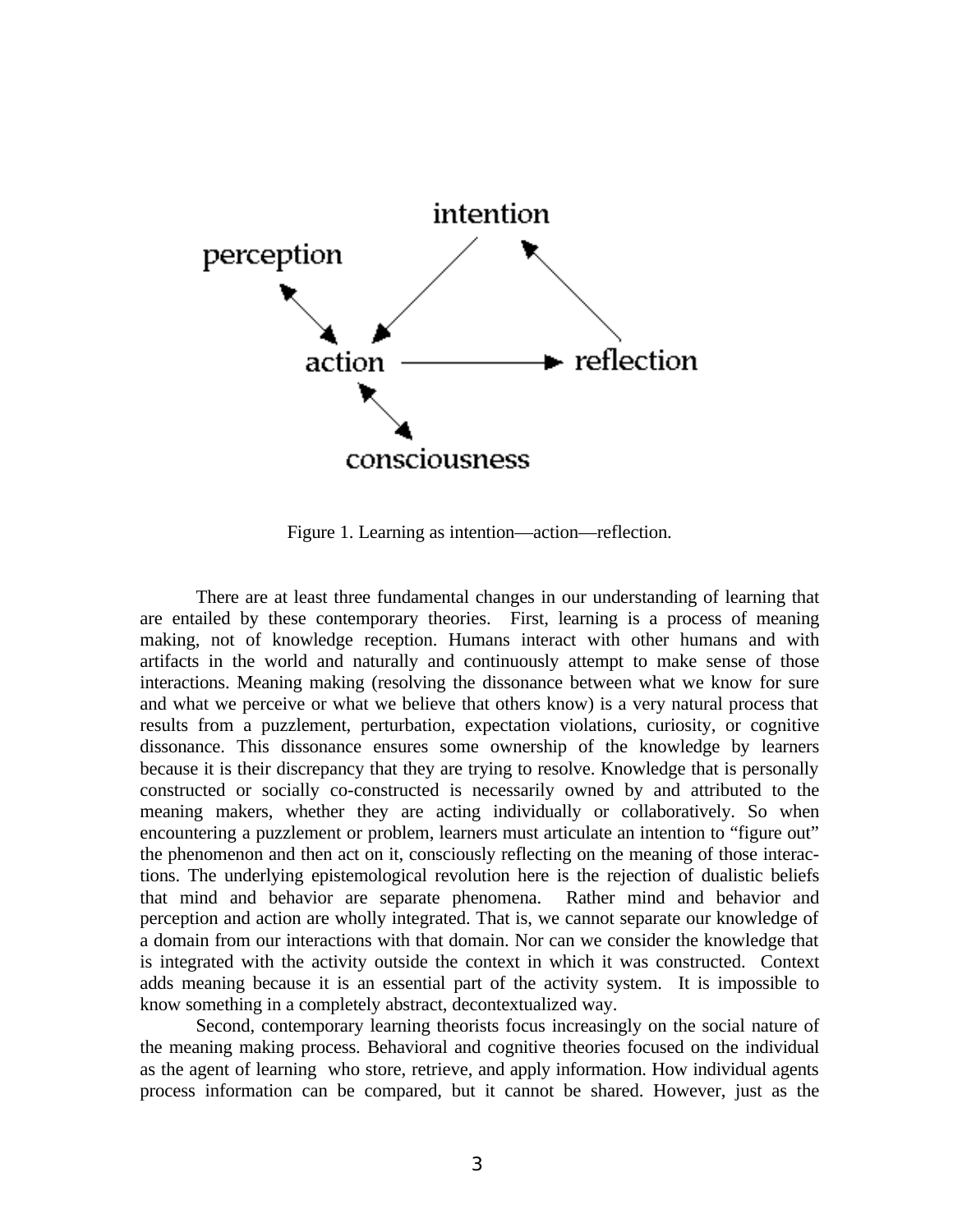physical world is shared by all of us, so is some of the meaning that we make from it. Humans are social creatures who rely on feedback from fellow humans to determine their own existence and the veridicality of their personal beliefs. Social constructivists have believed for many years that meaning making is a process of social negotiation among participants in any activity. Learning, from this perspective, is dialogue, a process of internal as well as social negotiation. Learning is inherently a social-dialogical process (Duffy and Savery, 1995).

The third (and highly related) shift in assumptions relates to the locus of meaning making. Many psychologists cling to the belief that knowledge resides only in the head. Not only does knowledge exist in individual and socially negotiating minds, but it also exists in the discourse among individuals, the social relationships that bind them, the artifacts that they use and produce (the physical entities they work with, the social or biological systems in which they work, or a body of expression to which individuals contribute), and the theories, models, and methods they use to produce them. Knowledge and cognitive activity is distributed among the culture and history of their existence and is mediated by the tools they use (Jonassen & Henning, 1998). As we engage in communities of practice, our knowledge and beliefs about the world influence and are influenced by that community and their beliefs and values. Through legitimate peripheral participation (Lave & Wenger, 1991), we absorb part of the culture that is an integral part of the community, just as the culture is affected by each of its members. So is our identity formation, which is also a major outcome of learning. So, when we investigate learning phenomena, we are obligated to consider not only the performances of the learners, but also the sociocultural and sociohistorical setting in which the performance occurs and tools and mediation systems that learners use to make meaning.

Learning always occurs in some activity system. Whether that system is a single individual trying to assemble a new barbeque grill on which to cook supper, a classroom studying romantic poetry, or corporation planning an IPO (Initial Public Offering of a stock, for instance), the activity system constrains and defines the nature of the learning that can occur. In this paper, I will examine learning as activity in activity systems.

# **Activity Systems**

Activity theory is a form of sociocultural analysis that focuses on the system as the unit of analysis, rather than human behavior or information processing. Activity systems are collective human constructions that are not reducible to discrete individual actions (Leont'ev, 1972). In order to understand learning as a phenomenon, it is necessary to understand the activity system in which it occurs because that system with its goals, beliefs, and processes necessarily affects what is learned and how learning occurs. An activity system is any system of ongoing, object-directed, historically-conditioned, dialectically-structured, tool-mediated human interactions (Russell (1997). So, it is necessary to understand the objects, history, conversations, and tools employed within the system.

Activity systems contain interacting components (subject, tools, object, division of labor, community, and rules, as shown in Fig. 2) and are organized to accomplish the activities of the activity subsystems (Engeström, 1987). Activity subsystems (production,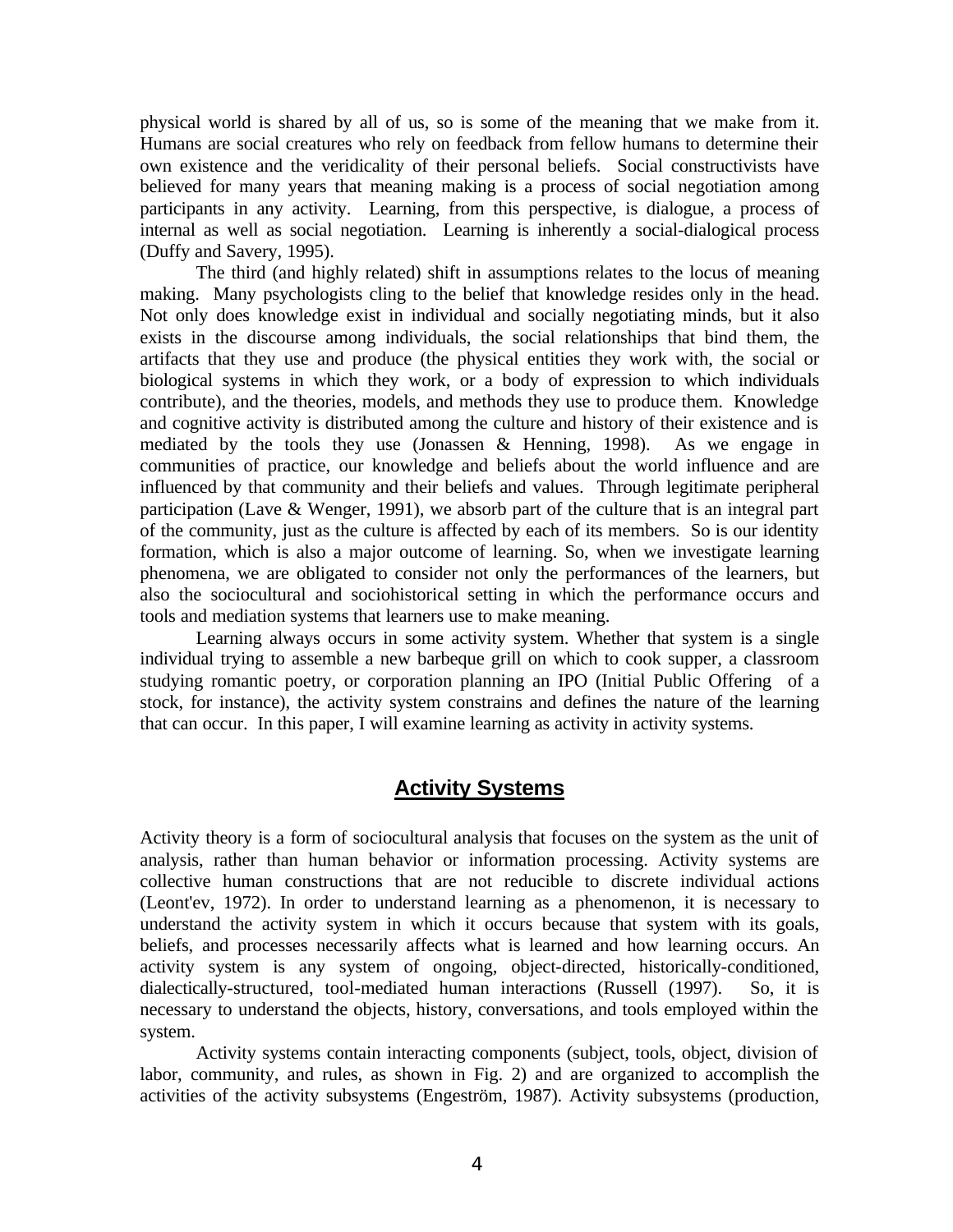distribution, exchange, and consumption, as shown in Fig. 3) describe the higher order functions, interactions, and relationships between the components of the triangle (Holt  $\&$ Morris, 1993).

In this brief paper, I will use the three cases mentioned earlier (single individual trying to assemble a new barbeque grill, a classroom studying romantic poetry, or corporation planning an IPO) to exemplify learning activity systems. Each of these cases calls on a diversity of prior knowledge and clearly requires a lot of learning as each activity is fulfilled.



Figure 2. Activity system (Adapted from Engeström, 1987)

# **Assumptions of Activity Systems**

**Unity of Consciousness and Activity.** One of the most fundamental assumptions of activity theory is the integration of consciousness and activity. Activities include both the human interactions with the objective world and the conscious activities that are embedded in those interactions. Thinking and learning are internalized forms of activity, just as manipulation of physical artifacts are externalized forms of activity. The human mind emerges and exists as a special component of interactions with the environment, so activity (sensory, mental, and physical) and conscious processing (learning) cannot be separated. Individuals cannot understand something without acting on it. Conscious meaning making is engaged by activity. What individuals know is the interaction of conscious meaning making and activity, which are dynamically evolving.

**Intentionality.** Activity theory focuses on the purposeful actions that are realized through conscious intentions. Every aspect of human behavior is intentional or goal-directed.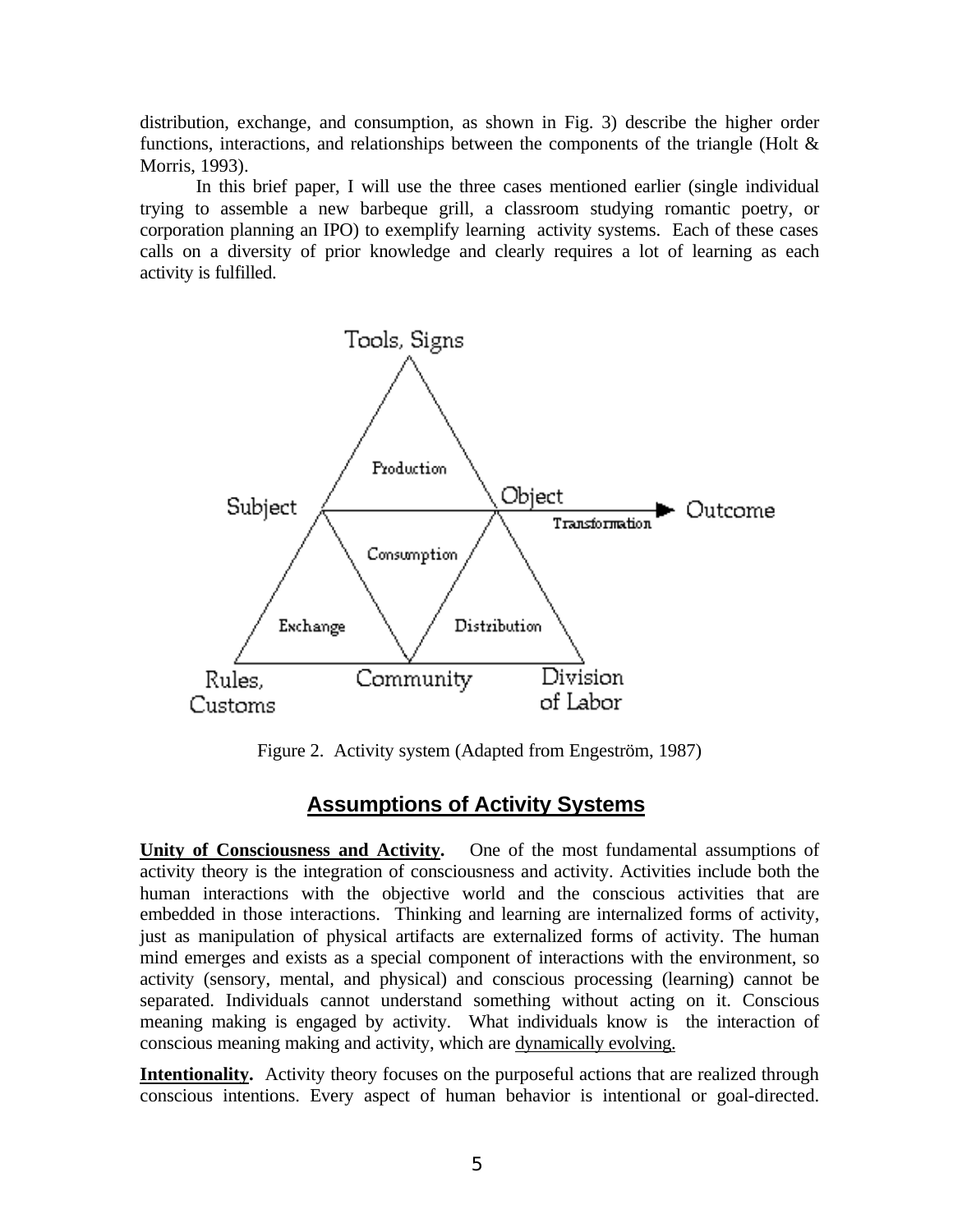Activities from going to the refrigerator for a snack to pursuing a Ph.D. rely on intentions. Intentions are not necessarily rigid descriptions of the intended action but rather are always incomplete and tentative yet evolving. According to activity theory, intentions emerge from contradictions that individuals perceive in their environment, such as differences between what they believe they need to know in order to accomplish a goal and what they do, in fact, know at any point in time. Their intentions, however, can exist only in the context of the intended activity. The phenomenal growth of activity theory itself has emerged in response to internal contradictions in the field of psychology.

**Mediated Action.** Activity is mediated by the instruments, signs, procedures, machines, methods, models, theories, laws, and forms of work organization. Whereas psychology traditionally has focused on mental representations, ignoring artifacts or mediating tools and signs, "activity cannot be understood without understanding the role of artifacts in everyday existence, especially the way that artifacts are integrated into social practice" (Nardi, 1996, p. 14). This focus is one that has long been recognized in anthropological research and one that can be useful to instructional designers. Although activity theory accepts that human actions have a psychological dimension, it argues that psychology is conditioned by mediating artifacts as well as cultural, institutional, and historical contexts (Wertsch, 1998).

**Historicity.** Activity is a historically developed phenomenon. That is, activities evolve over time within a culture. In order to understand the dynamics of a particular context, it is necessary to grasp the changes or evolutions of that situation over time. Activity theory itself, like most theories, is an activity system where researchers from different disciplines contribute to a socially constructed conception. For example, cognitive psychology has undergone significant changes since the information processing conceptions that dominated work in the 1970s.

# **Components of Activity Systems**

#### **Production Subsystem**

The primary focus of activity systems analysis (especially for learning) is the top triangle of Figure 3 (the production of some object in order to achieve some outcome). If we examine schools or classrooms as activity systems, we must first determine what the real outcomes are. Is the purpose of the system to engage meaningful learning, ensure the passing of standardized tests, social conditioning, or custodial incarceration? In reality, all of these outcomes are normally involved, implicitly or explicitly.

The production subsystem consists of the objects that attempt to produce the outcome of the system. Analyzing the artifacts that are generated by the activity system (outcome) is important to understanding the purpose of the system. What are the outcomes of public schools? What are the objects that are manipulated? That depends on who we see as the subject in our analysis. It will vary in our three examples.

The production process in any activity system involves a subject, the object of the activity, the tools that are used in the activity, and the actions and operations that affect an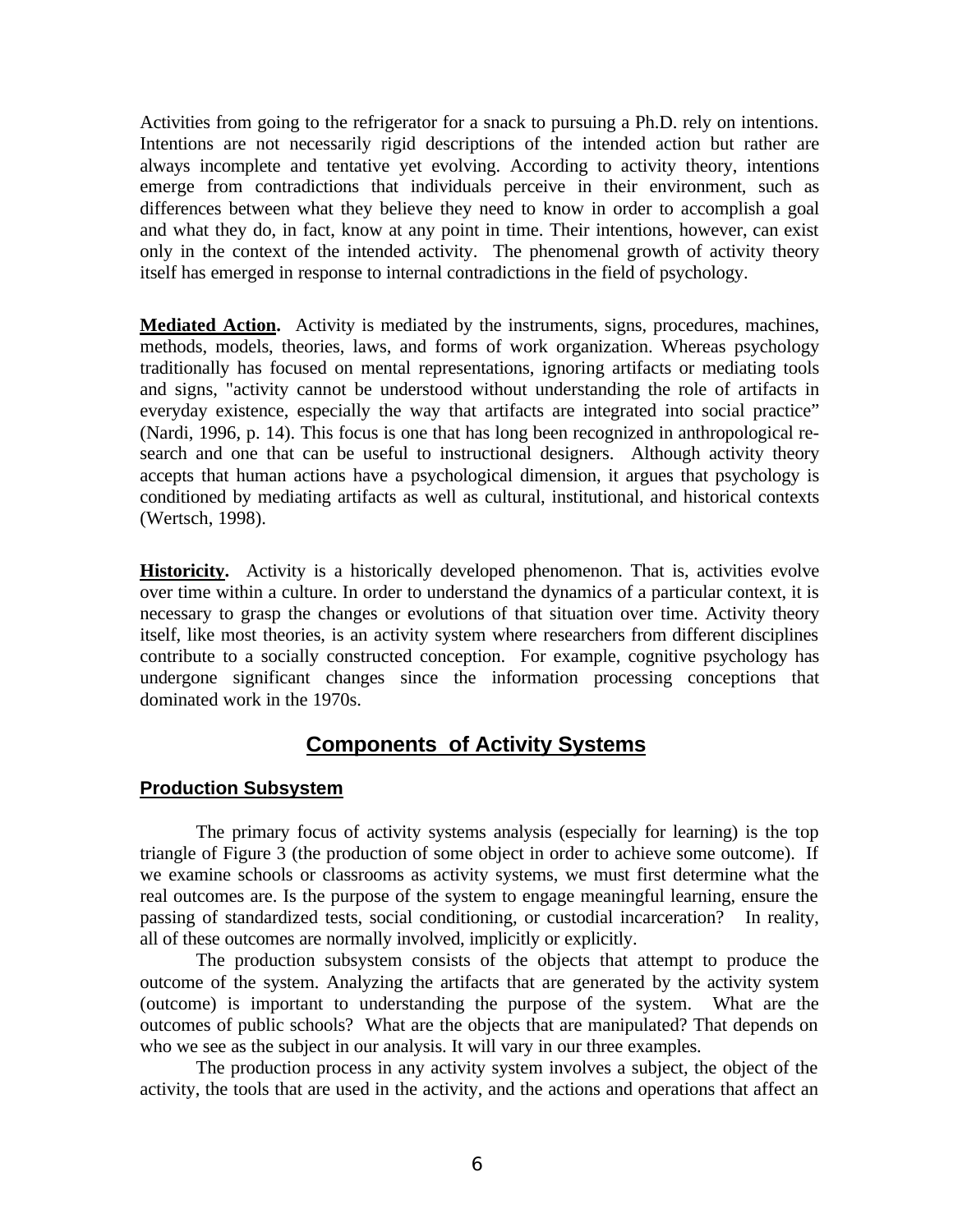outcome (Nardi, 1996). The production subsystem is generally regarded as the most important, because in the production process, the object of the system is transformed into the outcome, that is, the intentions of the activity system are manifest. Its goal is to transform the object of activity into an outcome. It is important to note that concurrent with the production of physical objects, the subject is also producing (constructing) knowledge about the activity, its components, assumptions, and contradictions. The conscious understanding is an essential part of the activity that cannot be separated from it.

**Subject**. The subject of any activity is the individual or group of actors engaged in the activity. Activity systems are perceived from their point of view. For example, with the individual trying to assemble a new barbeque grill, the subject is the individual, unless he or she solicits the help of a spouse, neighbor or friend, in which case they become the subject attempting to assemble the grill so that they can barbeque supper. In the classroom studying romantic poetry, the subject may be the teacher or the students in the classroom. If the teacher is the subject, the outcome of the activity system likely focuses on managing the students and enabling them to proceed to the next grade. We would normally think of the students as the subjects who are trying to learn (the outcome) and the teacher as a mediator (wouldn't it be nice if teachers and students saw themselves and each other collectively as actors in a single learning community, rather than the polarized roles they normally assume). With the corporation planning an IPO, the subject is probably the upper level of corporate management, including the CEO, financial officer(s), the board of directors, and so on.

**Object**. All activity is object-oriented. Objects of activity systems are artifacts that are produced by the system. Whether physical, mental, or symbolic, they are the product that is acted on by the subject. The transformation of the object into the outcome represents the purpose or intention of the activity. With the individual trying to assemble a new barbeque grill, the object is the box of grill parts purchased from the store. In the classroom studying romantic poetry, the object of study is the poetry contained in the various books being used or the poetry that students create. In the corporation planning an IPO, the object consists of the announcement of the IPO, the plans to support it, and the company itself. Whatever it is, the object is transformed in the course of activity, so it is not immutable (Nardi, 1996). Keats may have intended (or at least hoped) that readers of his poetry might experience it a certain way, however, the sense that American ninth graders make of it may be considerably different. Just as the object is transformed during the production process, the subject may also be transformed by the object. As individuals engage in activity systems, they are changed by those systems. Despite the intended object of activity, the form and function of that object is likely to be modified as the activity unfolds. For instance, students in the classroom may become devotees of romantic poetry, or they gain avoidance, time management, or other skills and knowledge.

**Tools, Signs, and Other Mediators**. The production subsystem is completed by the tools, sign systems, theories, and procedures that mediate the activity. Most generally, tools and signs are the means that actors (subject) use for acting on the object. They can be anything used in the transformation process (physical, like hammers or computers, or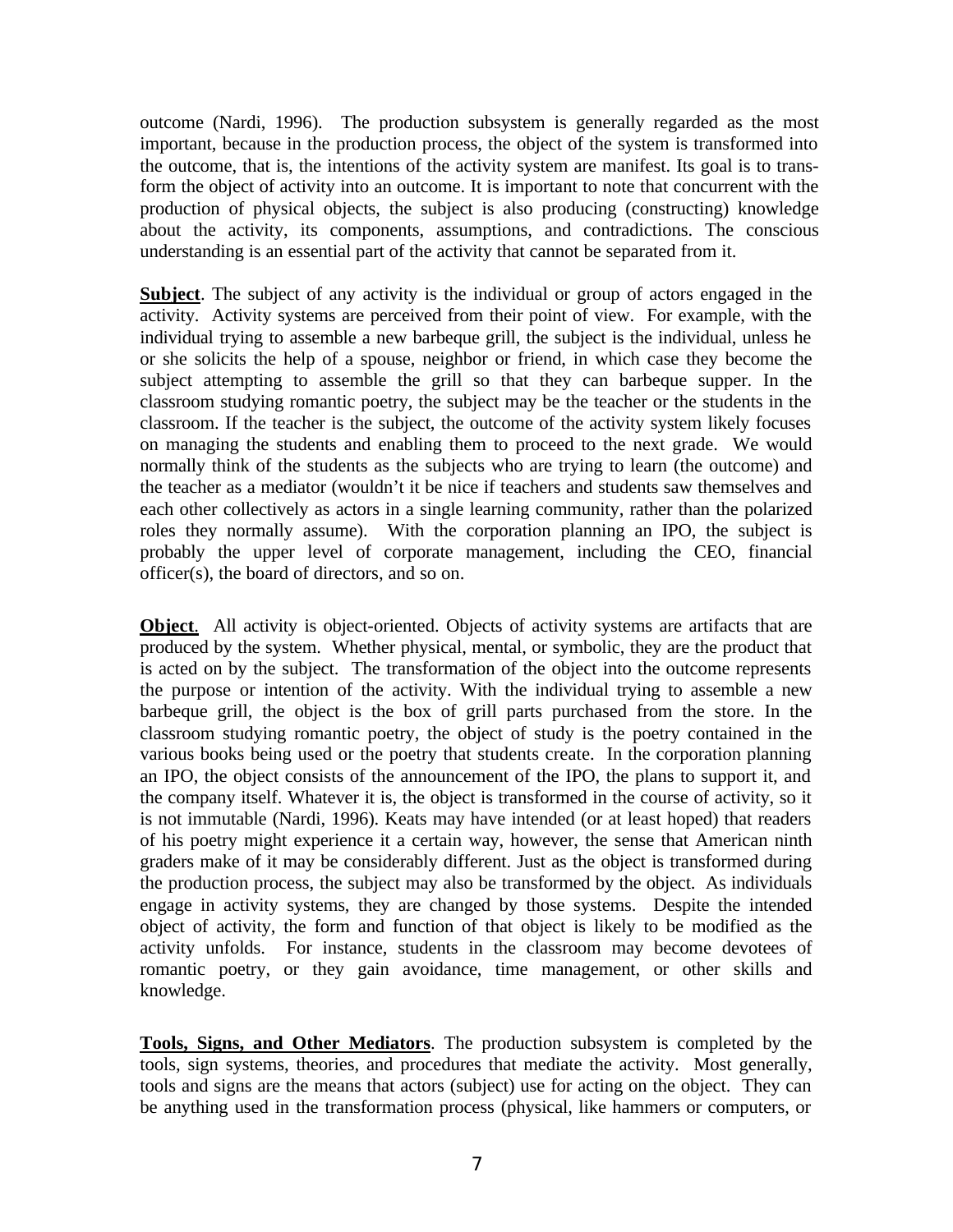abstract or mental, like sign systems, programming languages, models or heuristics). The use of culture-specific tools shapes the way people act and think. For the individual trying to assemble a new barbeque grill, tools may include the physical tools (screwdriver, wrenches, etc.), the instructions included with the grill (which may vary considerably in their use of signs), and any special assembly methods that may be advocated in those instructions. In the classroom studying romantic poetry, tools include textbooks, reference books, the style of the poetry itself (which may be the most problematic), reporting styles or assignments required by the teacher, or the paper, pens, or computers used to produce an object. In the corporation planning an IPO, tools include accounting systems for generating reports, public media for communicating the offering (and all of the sign systems they use), or the computers and software used to analyze financial positions. The tools alter the activity and are, in turn, altered by the activity. For example, assembling the grill with worn-out tools may result in a poorly assembled grill and a frustrated subject who swears never to attempt to assemble anything ever again. Activity theory itself is a mediating tool for researching phenomena. An activity theory analysis will result in a different outcome than an experimental analysis, for example.

#### **Consumption Subsystem**

The consumption subsystem (Fig. 3) describes how the subject and the surrounding community collaborate to act on the object. The consumption process represents a contradiction inherent in activity systems. Social, cultural, and organizational factors in activity systems often produce inherent contradictions in those systems. The contradiction is that even though the goal of activity systems is to transform an object, those production activities also consume energy and resources from the subject and the community of the activity system (Holt & Morris, 1993). So, the subject must operate within a community that reciprocally supports the production activities of the subject but also consumes effort from the subject. What causes changes in activity systems are contradictions that emerge within them. Although contradictions are usually internal to the activity system, they may also be external, as when values, beliefs, or activities of one activity system conflict with those of another. The nature of the activities performed in one or both activity systems must change.

**Community**. Very little, if any, meaningful activity is accomplished individually. People may perform individually in different contexts, but their ability to perform is predicated on groups of people. That is, individuals are concurrently members of different communities. As an example, the the corporation issuing the IPO consists of accountants, financial managers, marketing people ands a host of support people as diverse as the janitors and management. They rely on their immediate community of workers to fulfill the activity. Therefore, "the human individual's activity is a system of social relations. It does not exist without those social relations" (Leont'ev, 1981, pp. 46-7).

The community consists of the individuals and subgroups that focus at least some of their effort on the object. Within activity systems, the community functions to distribute cognitive responsibility among participants and artifacts. Knowledge in any activity system is distributed among the members of the subject group and community with whom it interacts, the tools they use, and the products they create. Human cognition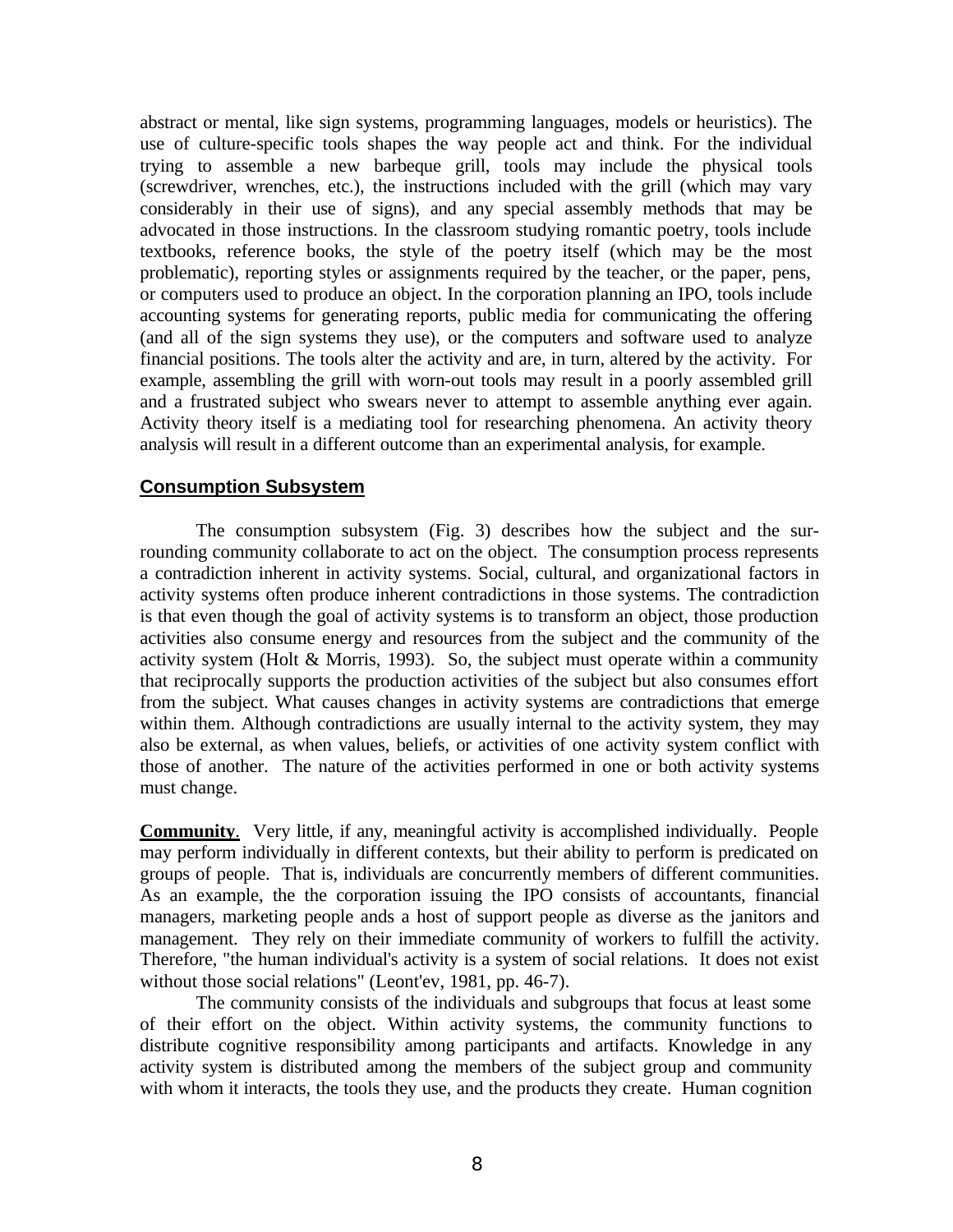is always situated in a complex sociocultural world that affects individual cognition. The individual trying to assemble a new barbeque grill is supported by the workers who assembled and placed (hopefully) all of the parts in the box, the workers who constructed his or her tools and wrote the instruction manual, as well as the neighbor who helps to assemble it. The classroom studying romantic poetry is supported by a community of people, including the teacher, school secretary, janitor, principal, and many others. The classroom of students themselves represents a community of learners who may assist each other or stimulate performance through competition. In the corporation planning an IPO, their community consists of stockholders, creditors, suppliers, customers, etc. What binds this community together, assuming that it is a community, is the shared purpose. It is important to note that we are at any time members of several communities (e.g. work, church, soccer league, etc.) each with its own intentions. Occasionally, those communities interact.

Again, although the goal of learning communities should be learning, communities often consume effort that may impede that process. In schools, state-mandated testing, immunization, school lunches, and many other contradictions inhibit learning. These contradictions may occur within a specific activity system or result from contradictions between activity systems, in this case, the state department of instruction and public schools. Why? Because, as mentioned before, the individuals involved in a particular activity are also simultaneously members of other independent or overlapping activity groups that have different intentions. Individuals naturally are caught up in some of the unrelated activities of their collaborators. Students, for instance, may interact in several activity systems, such as church groups, social clubs, street gangs, or sports teams, each of which engages different activities and cultures that often contradict each other. Because people are all simultaneously members of various communities (the community in which we live, the community within which they recreate, and the professional community in which they work), they must continuously alter their beliefs and actions to adjust to the socially mediated expectations of different groups. Conflicts between roles in the various communities often arise, leading to transformational activities required to harmonize those contradicting expectations.

#### **Distribution Subsystem**

The distribution subsystem ties the object of activity to the community by defining a division of labor. That is, it divides up activities according to social laws or expectations.

*Division of Labor*. The division of labor refers to the horizontal division of tasks between cooperating members of the community but also to the vertical division of power and status (Engeström, 1999). Most organizations in which work is done evolve both horizontally and vertically. However, organizations vary in terms of the flexibility with which their divisions of labor are administered. In some organizations, those divisions are negotiated on an activity-by-activity basis, whereas in other more vertical organizations, divisions are mandated from the top down. With the individual trying to assemble a new barbeque grill, responsibilities may vary. The spouse may be assigned to watch the children so they do not bother the assembler, or the children may be assigned as go-fers to retrieve needed tools. In the classroom studying romantic poetry, the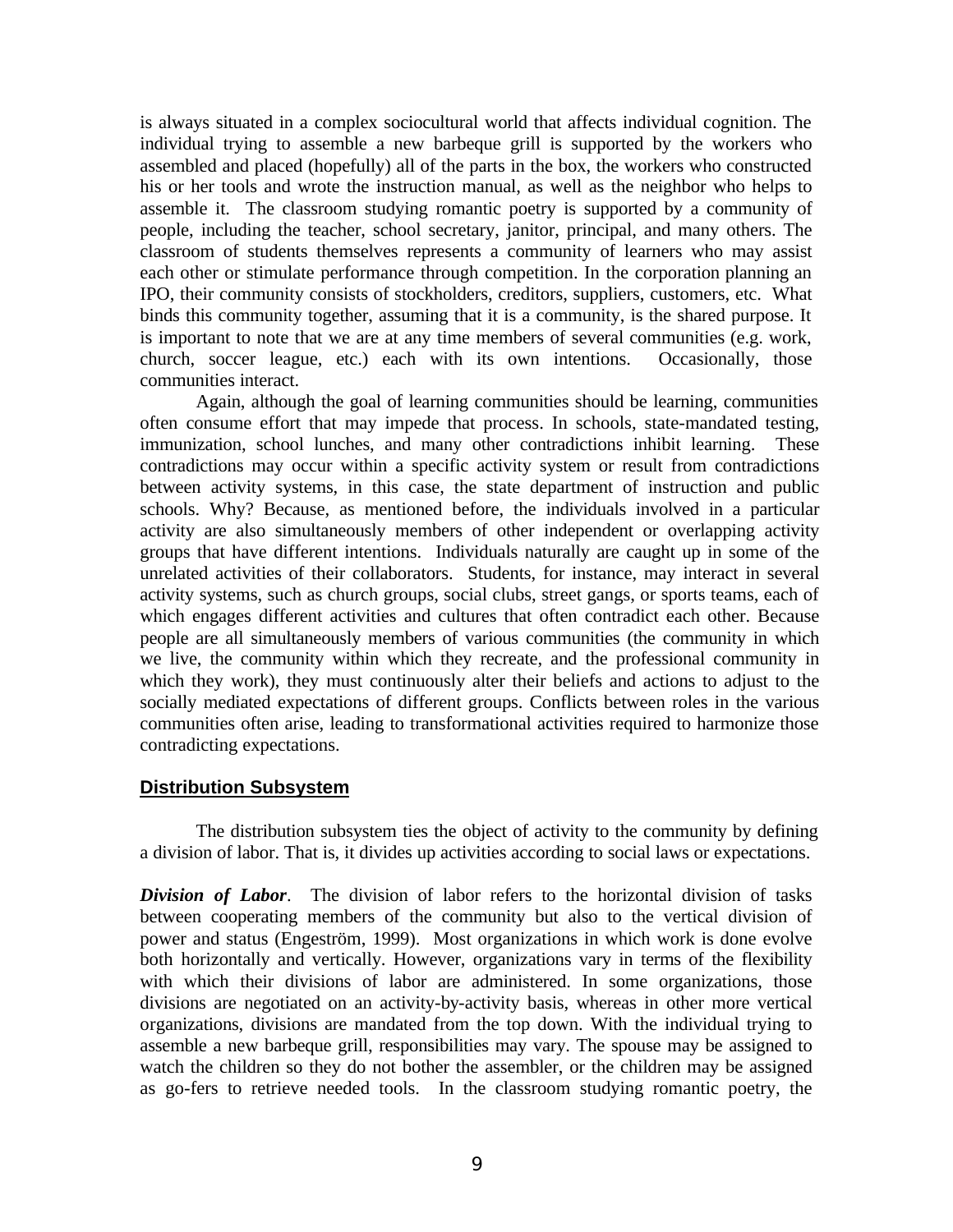division of labor is normally vertical. The teacher assigns and evaluates while the students complete the assigned work. In the corporation planning an IPO, different groups are normally responsible for manipulating different objects. The financial director generates financial reports, the marketing director determines the media and methods for the announcement, while the CEO orchestrates their activities. Learning is an essential activity in all of these other activities.

How flexibly any work organization can adapt to circumstances will determine the ability of the activity system to engage in different activities. That is, how work is distributed throughout the organization determines to some degree the nature of the work culture and the climate for those involved in any activity system. Classroom activity systems are seldom flexible enough to assume activities that are not traditionally associated with classroom learning (listening to the teacher, studying, taking tests, etc.)

### **Exchange Subsystem**

The exchange subsystem engages the subject and two contextual components: the rules that constrain the activity and the community with which the subject interacts. It regulates the activities of the system in terms of personal needs. The exchange of personal, social, and cultural norms in any work community also determines the nature of the work culture and the climate for those involved in any activity system. In the exchange subsystem, those norms are negotiated by members of the community and become the rules by which the activity system and subject regulate their performance.

*Rules*. Activities are socially and contextually bound. The rules that operate in any context or society refer to the explicit regulations, laws, policies, and conventions that constrain activity as well as the implicit social norms, standards, and relationships among members of the community. Rules inherently guide (at least to some degree) the actions or activities acceptable by the community, so the signs, symbols, tools, models, and methods that the community uses will mediate the process. For the individual trying to assemble a new barbeque grill, the rules are very local. They may pertain to quiet time for children's naps or no cursing. The classroom studying romantic poetry is very constrained by rules. Whatever learning occurs must be accomplished in seats in rows within 50-minute periods. Corporations are constrained by laws governing their operation as well as industry norms. Those may be well established, or in the case of e-commerce, emergent. Any activity system can be described only in the context of the community in which it operates.

# **Activity Structure**

Activity within and between subsystems consists of a goal-directed hierarchy of actions (see Fig. 3) that are used to act on the object—the activities, actions, and operations that transform the object. Activity is conscious process that consists of chains of actions that consist of chains of operations.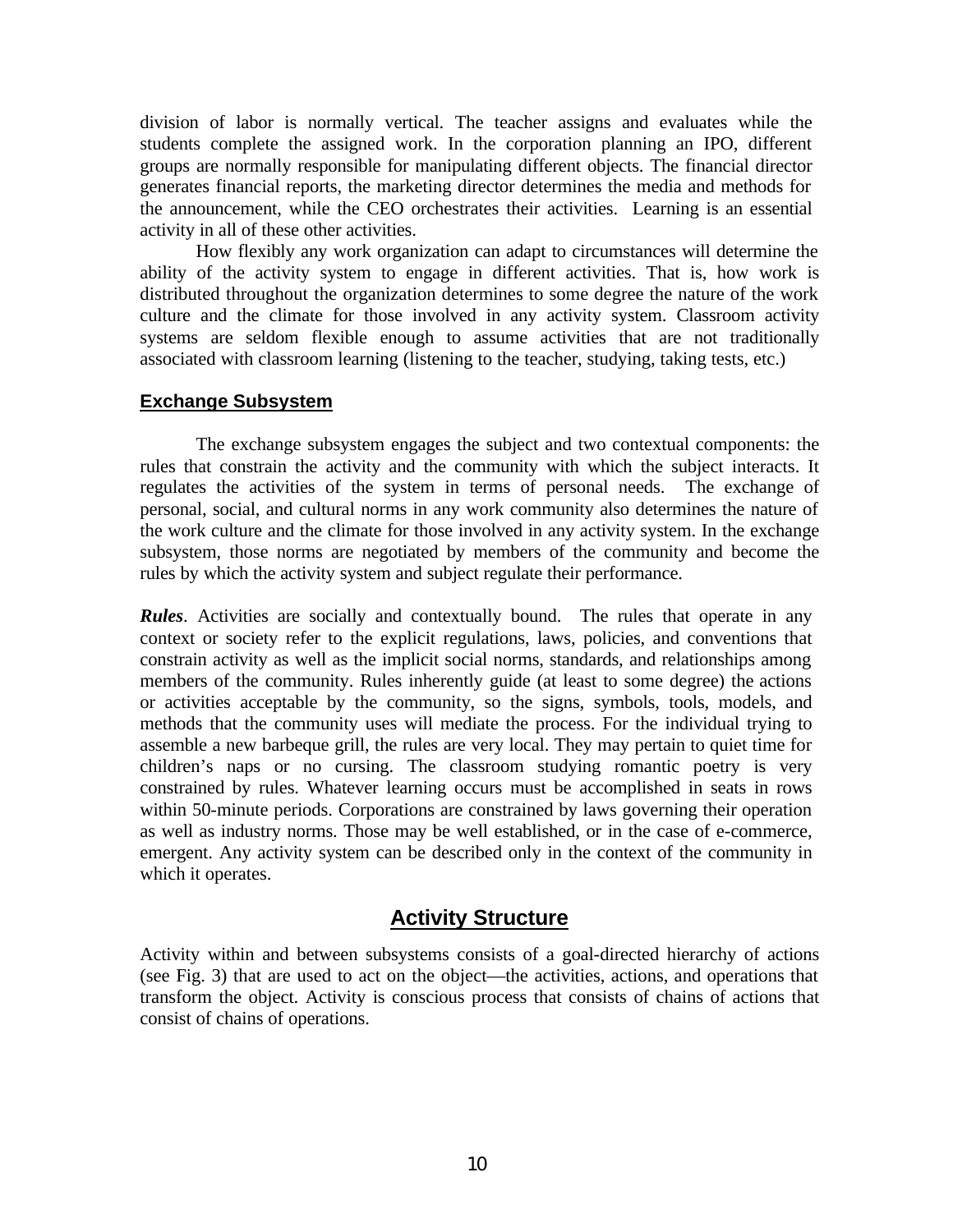

Figure 3. Hierarchical nature of activities, actions and operations

As argued before, meaningful learning is inextricably tied to activity. The more authentic and purposeful the activity, the more likely meaningful learning will result. This is not to suggest that many activities produce unintended, serendipitous results. However, had the individual or community not been involved in some intention activity, it is very unlikely that any outcome would have resulted, intentional or otherwise. The activity provides the motive for the activity system as well as the purpose for all actions (cognitive, social, physical, and others). Activity system components are oriented by the goal of transforming the object into the outcome. When all system components are oriented by the same object and process with few contradictions between and among those components, the activity system functions more productively.

In the activity where the individual is assembling a new barbeque grill, actions include unpacking materials, inserting bolts and nuts into holes, visualizing how components will fit together, reconciling parts that do not fit as well as they should (applying different forces to the parts to make them fit), interpreting verbal directions into physical actions, sequencing activities, and so on. The actions would differ if the person were assembling a lawnmower. While the activity may be similar, the actions are always driven by the activity. In the classroom studying romantic poetry, students are engaged in reading poems, interpreting lines of poetry, inferring the author's intentions, guessing what the teacher is looking for, writing lines of poetry, determining rhyme schemes, and so on. In the corporation planning an IPO, actions include determining profitability, predicting growth patterns, analyzing market trends, enhancing the image of the company through marketing, and so on. I have an ongoing project aimed at cataloguing actions and operations from a diverse set of activities (Fig. 4).

Operations are the automated performances that are comprise in the actions. In the barbeque assembly task, operations include turning nuts on bolts, lining up objects, following sequences, and so on. These operations support each action. In the poetry class, operations include reading, following directions, writing ideas on paper, and so on. In the corporate planning sessions, operations include making spreadsheet entries, completing calculations, writing summaries, and so on. All of these operations were learned at one time. At that time, they were actions rather than operations. As learning is practiced and overlearned, it becomes an operation, an action that requires little conscious mental effort.

This activity structure (activity, actions, and operations) is dynamic. With each new activity in a new context, the structure is adapted as new actions are added and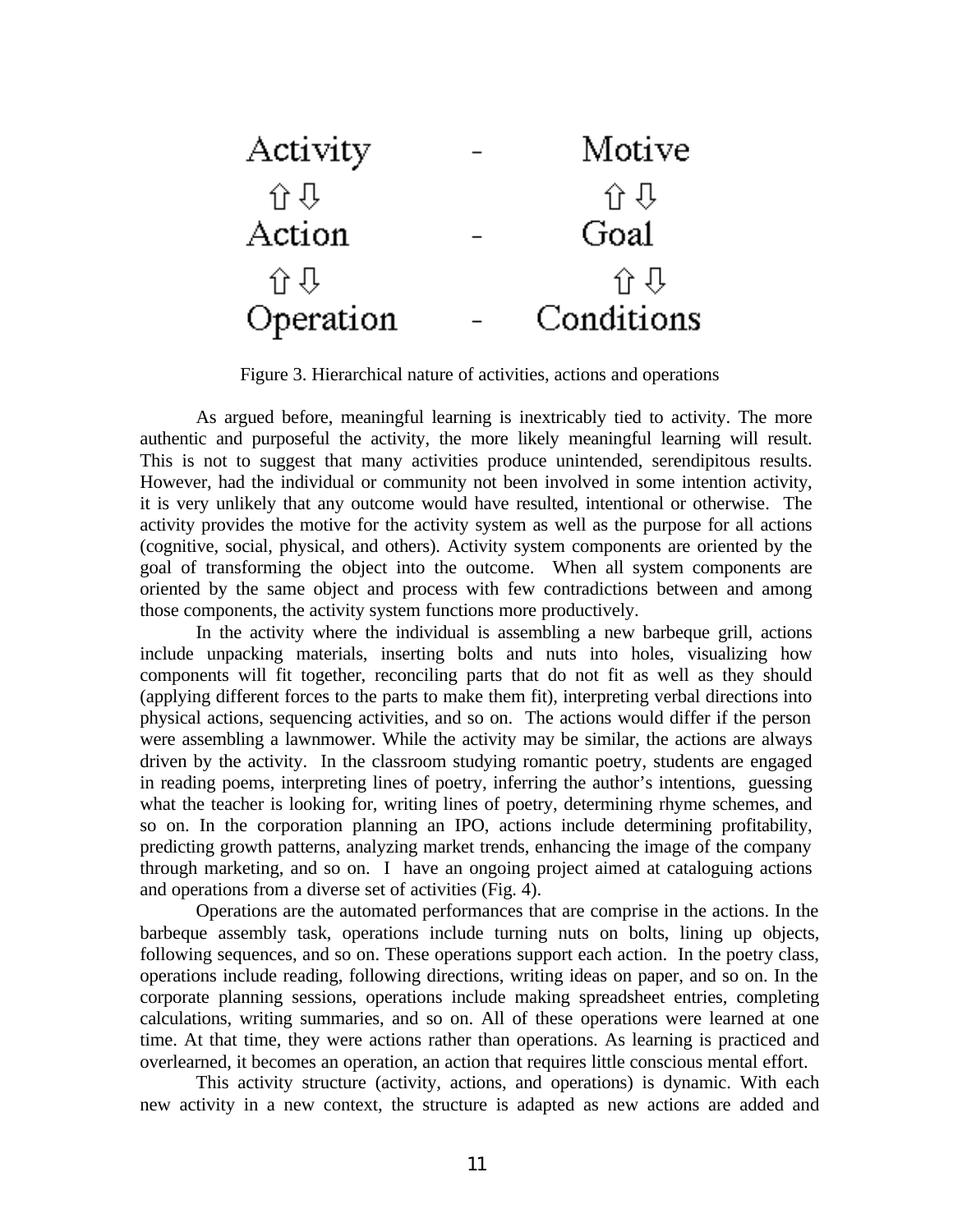practiced, later becoming operations. That is, creating a new action out of previously automated operations may, after some time of applying it, start automating that action, which then becomes on operation, but at a higher level of complex organization*.* Learning is a dynamic process. The requirements and outcomes are constantly being altered. In order for the learning to be useful, it must be embedded in some authentic activity system.

### **Summary**

Learning is a complex cognitive and social process that necessarily interacts with the world around it. Activity theory provides an alternative lens for analyzing learning processes and outcomes that captures more of the complexity and integratedness with the context and community that surround and support it. Rather than focusing on knowledge states, it focuses on the activities in which people are engaged, the nature of the tools they use in those activities, the social and contextual relationships among the collaborators in those activities, the goals and intentions of those activities, and the objects or outcomes of those activities. Rather than analyzing knowledge states as detached from these entities, activity theory sees consciousness as the mental activities that suffuse all of these entities. Concepts, rules, and theories that are not associated with activity have no

meaning. Articulating each of these entities and their dynamic interrelationships is important when designing instruction, because the richer the context and the more embedded the conscious thought processes are in that context, the more meaning that learners will construct both for the activities and the thought processes.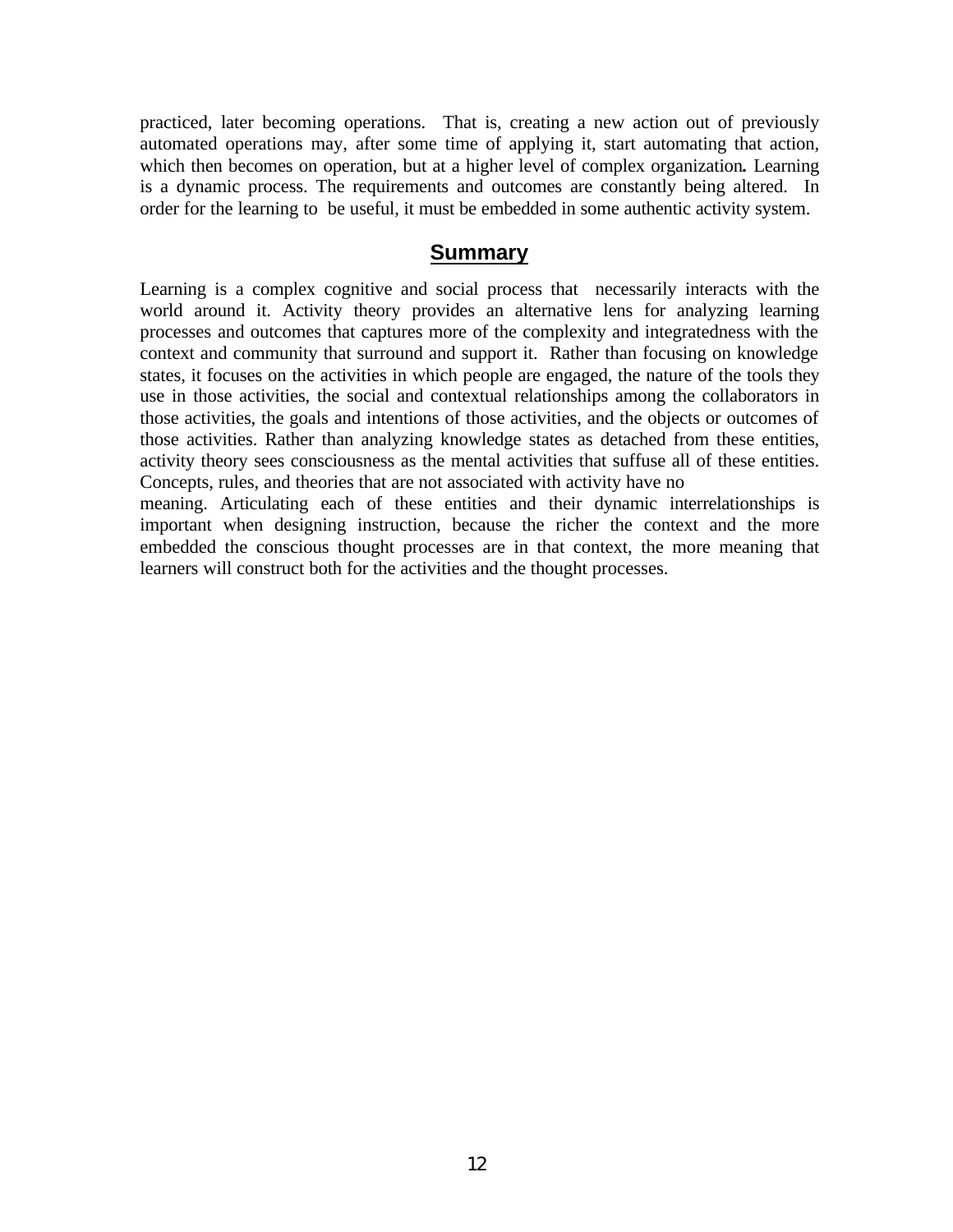

Figure 4. Database entry cataloging actions.